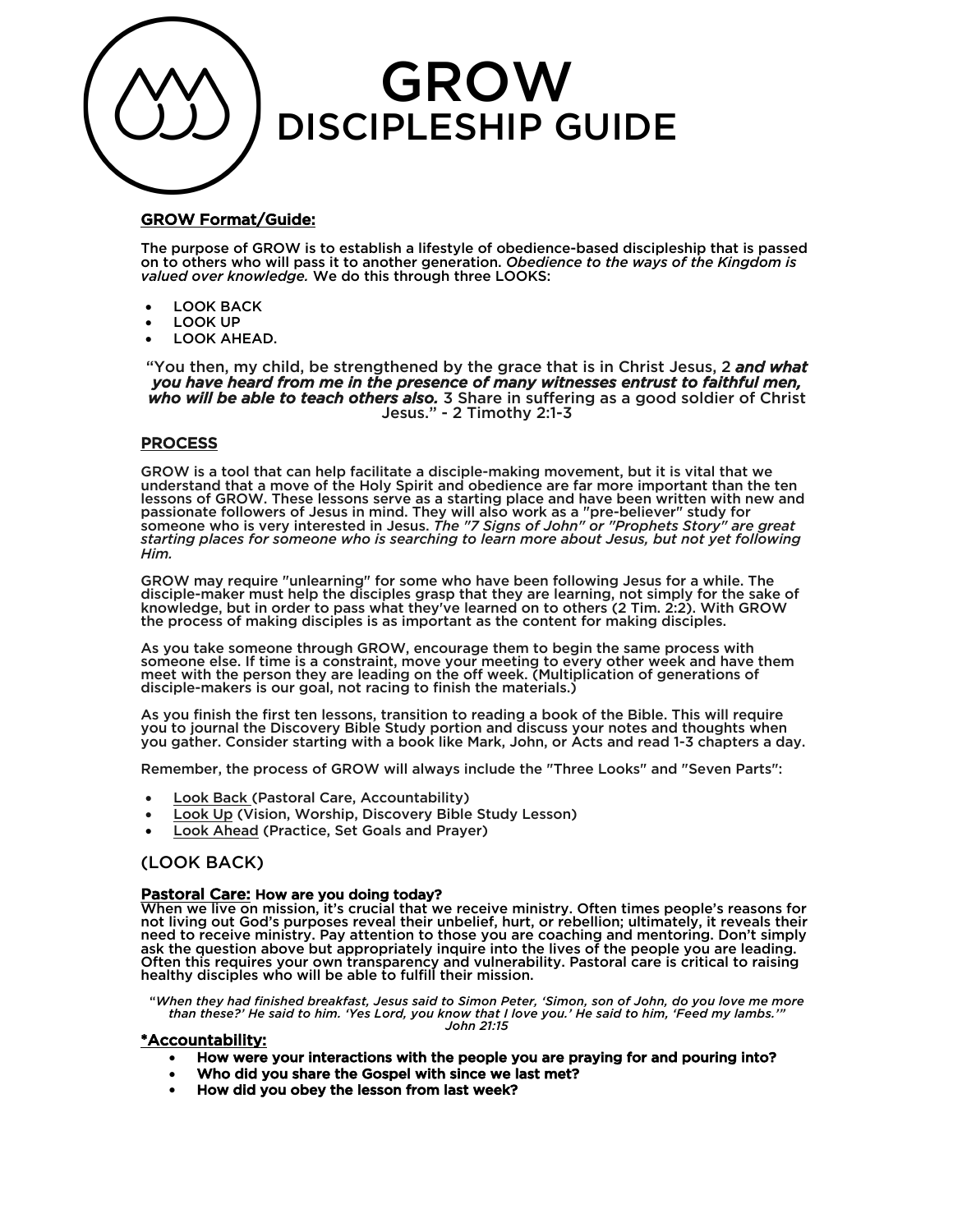*What you expect, you inspect.* Asking people specific questions about their life and the things that you have agreed to live out is crucial to helping them grow. Conviction doesn't equal life change. Life change is lived out *intentionally* and with others over a time, not simply accomplished in a moment. As a leader, you have a responsibility to ask *questions that encourage growth.* Accountability asks others to give an account for their ability. Ask questions about obedience to the things you agreed to do the last time you were together and that you have agreed to do consistently. Ask questions about praying daily for people in your life who are far from God, sharing the Gospel regularly, and daily spending time with God. Celebrate every little win without comparison. Accountability should be encouraging and building-up. Avoid shame-based accountability, which only encourages performance, not life- change. Healthy, life-giving accountability will often lead you back into ministry.

As those in your groups are in the process of making disciples who make disciples, these specific accountability questions will become necessary:

- WITNESS: With whom are you sharing the Gospel? Who has believed?
- STARTER: When are you discipling them in the same process?
- DISCIPLE-MAKER: How are these new believers doing in their witnessing and winning others to Jesus?
- TRAINER of DISCIPLE-MAKERS: When are they training their groups?

*"But be doers of the word, and not hears only, deceiving yourselves." James 1:22*

*"But if we walk in the light, as he is in the light, we have fellowship with one another, and the blood of Jesus his Son cleanses us from all sin." 1 John 1:7*

# (LOOK UP)

Worship:<br>Worship re-centers us on the supremacy of God in our lives and in the world. "Missions exist because worship doesn't" (John Piper). The goal of a life on mission is that everyone would know and worship God. However you choose to worship, take time to focus on the glory and goodness of God. Often worship can look like *reading and praying scripture or conversation and prayer about God's work in your life and His goodness.* 

*"Enter his gates with thanksgiving, and his courts with praise! Give thanks to him; bless his name!" Psalm 100:4*

\*Vision:<br>Vision is essential to disciple-making because it helps people see beyond themselves to the generations they can impact. As you cast vision for people, they will have clarity about how a disciple lives and the life God is calling them to.

*"Where there is no prophetic vision people cast off restraint." Proverbs 29:18a*

#### Discovery Bible Study (SOS):

- What does this passage SAY?
- What do you need to OBEY?
- Who do you need to SHARE this with?

*"Give a man a fish, feed him for a day. Teach a man to fish, feed him for a life time."* Teaching people to discover, understand, and obey Scripture gives them a way to grow for the rest of their life. The goal of this portion of GROW is to discover and experience Scripture and allow the Holy Spirit to teach and shape your life. This requires trust on the part of the leader not to spend time cross-referencing and teaching, but to let the group discover for themselves as the Holy Spirit in each person teaches what is needed. *Don't try to impress, simply encourage and challenge.* 

*"It is written in the Prophets: 'They will all be taught by God.' Everyone who has heard the Father and learned from him comes to me." John 6:45*

*"All Scripture is breathed out by God and profitable for teaching, reproof, for correction, and for training in righteousness, that the man of God may be complete, equipped for every good work." 2 Timothy 3:15-16*

*"If you keep my commandments, you will abide in my love, just I have kept my Father's commandments and abide in His love" John 15:10*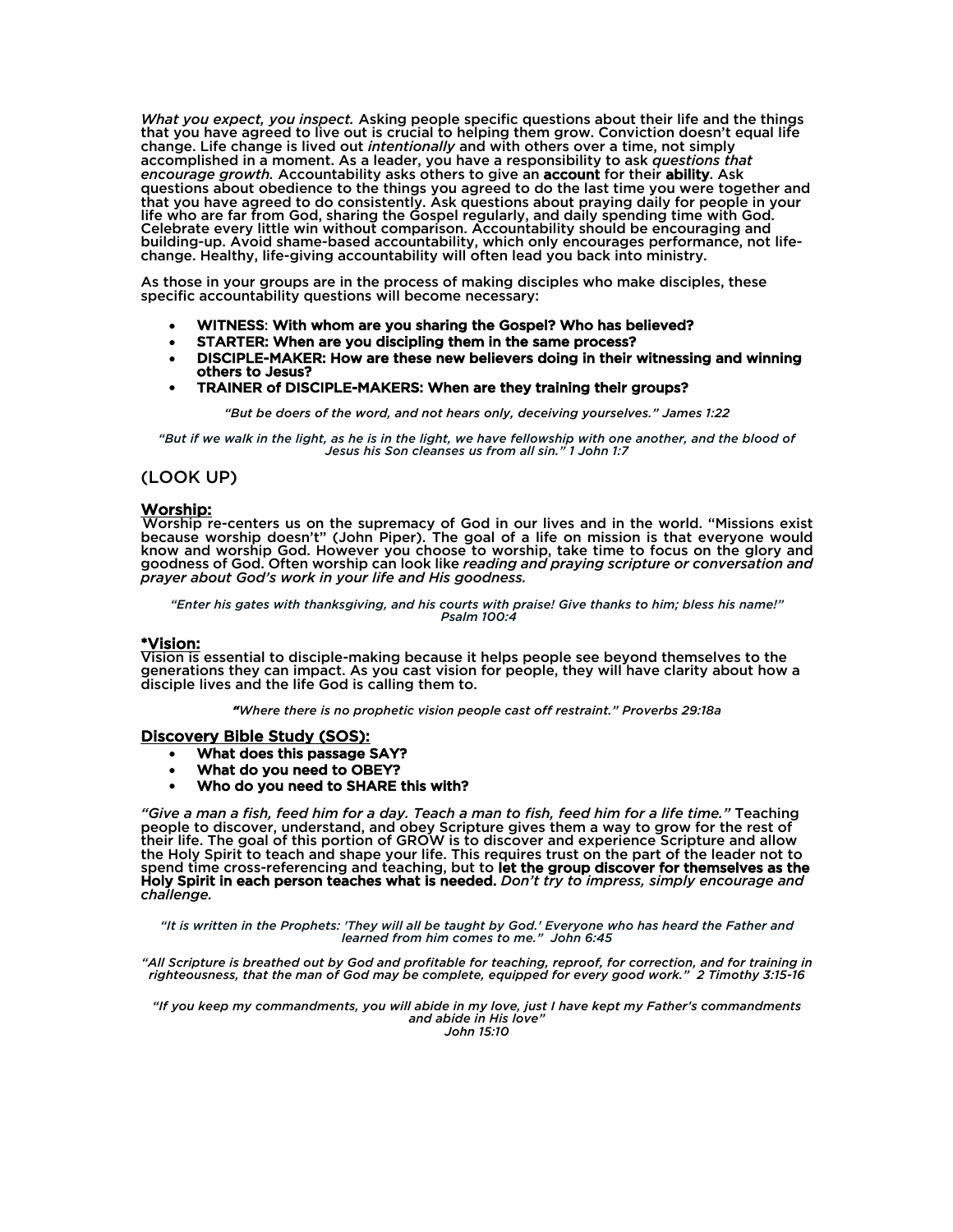# (LOOK AHEAD)

\*Practice Practice is preparation for DOING and SHARING WITH OTHERS, making this a crucial part of the disciple-making process. Discipleship is about receiving the information on a level that brings personal transformation and creates a working knowledge of the lesson so that each participant is capable of leading others through the lesson with clarity and conviction. In order to do this well a participant is going to need *competence* and *confidence: Competence* in their specific working knowledge of the lesson and *confidence* in their ability to pass it on to others. It will often require talking through or role-playing the "Three Looks":

- Look Back: *What questions will you ask for pastoral care and accountability?*
- Look Up: *What will be helpful for casting vision, entering God's presence in worship, and encountering God through Discovery Bible Study?*
- Look Ahead: *How will you encourage confidence and competence through practicing the process and content, and walking out their commitment through setting goals and prayer?* Take time to practice!

 *"Such confidence as this is ours through Christ before God. Not that we are competent in ourselves to claim anything for ourselves, but our competence comes from God. He has made us competent as ministers of a new covenant – not of the later but of the Spirit; for the letter kills, but the Spirit gives life." 2 Corinthians 3:4-6*

*"What you have learned and received and heard and seen in me—practice these things, and the God of peace will be with you." Philippians 4:9*

\*Set Goals and Pray<br>Setting goals corresponds with accountability. The goals you set for this week, you will ask about in next week's accountability. If there is no plan for action, don't expect anything to happen. Take time to hear what God is saying for the next week. Writing it down and being prayed for by the group is an act of commitment, not unlike being re-commissioned each week. Finish by praying for each other's needs, the goals you set, and the people you are praying for who are far from God.

*"And I am sure of this, that he who began a good work in you will bring it to completion at the day of Jesus Christ." Philippians 1:6*

\*Accountability, Vision Casting, Practice, and Setting Goals & Prayer are the 4 parts most vital for reproduction. The other 3 parts are important for biblical conviction, caring for needs, and encountering God.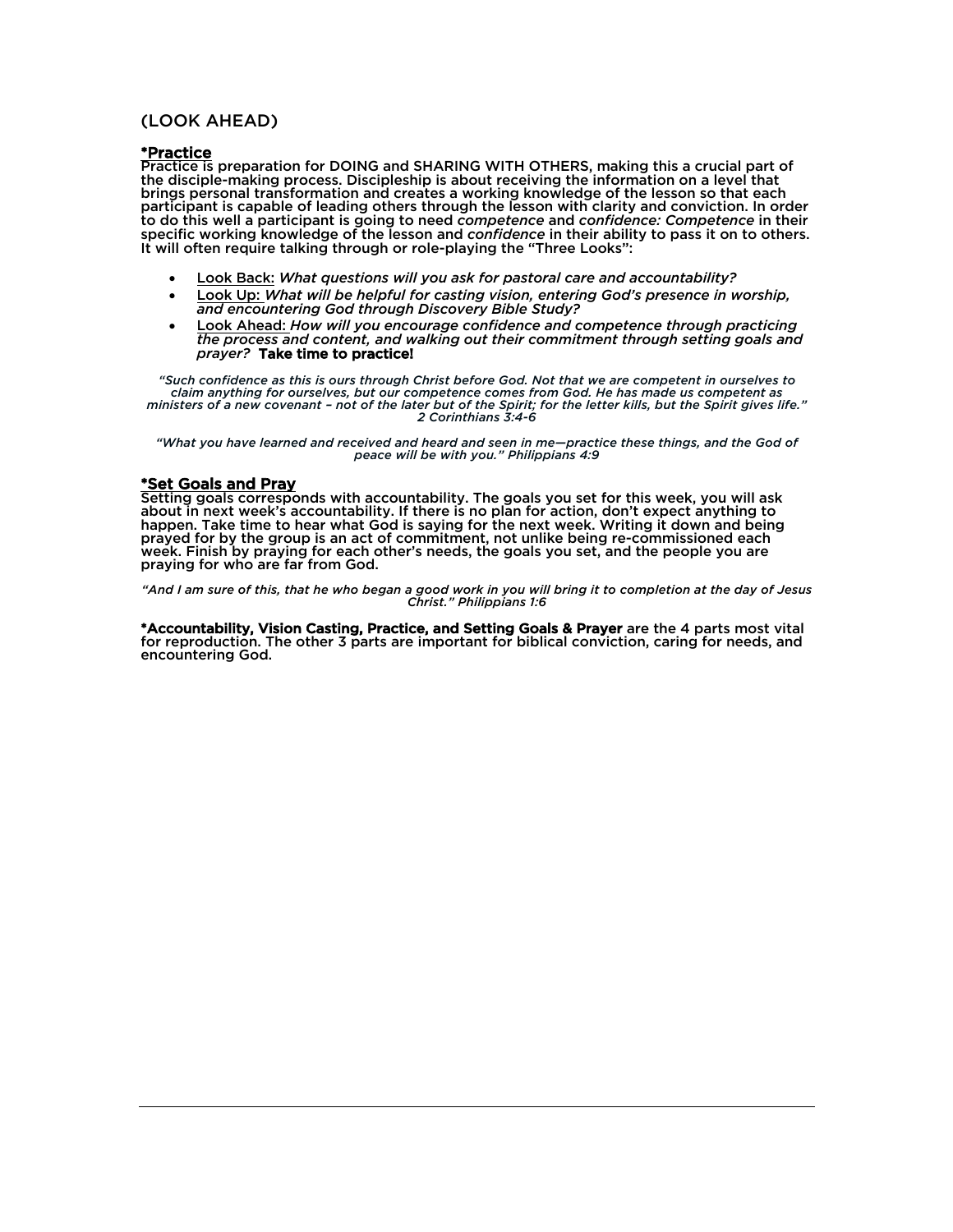Lesson 1: The Gospel<br>*Allow 2 hours for this 1st gathering. It is crucial to hear one another's stories and have enough time to practice.*

# (LOOK BACK)

Pastoral Care: How are you? Have each person share his/her story (briefly): How'd you come to know Jesus? How was life before? How is life now?

# (LOOK UP)

\*Vision: There are three reasons most people don't share their story/gospel. These reasons come in the form of three questions:

#### *QUESTION #1~* WHY should I begin sharing my faith (or become bolder)? Discovery Bible Study—Matthew 28:18-20

Background: Jesus is speaking the last words He will speak to His disciples in person before His ascension.

## What does this passage SAY about our mission in life?

- What verse is God highlighting to you? What is He saying?
- What is the main point of this passage? What do you need to OBEY?

- What is one thing God is speaking to you to do this week?
- What needs to change this week for you to obey?

### *QUESTION #2~*With WHOM should I share my story/gospel? (Name List)

- *Pray*: Bring to my mind people in my sphere of influence (friends, family, neighbors, co-workers, fellow students) who are 'far from God.'
- Make a list of the people who came to your mind. *Pray again*: Circle the names of 5 people you will pray for and with whom you will share your story/Gospel (when the opportunity is right).

### *QUESTION #3~*HOW do I start and share the complete gospel?

- There are two keys: 1) A "bridge" to share the Gospel and 2) A "Gospel presentation"/Discovery Bible Study
- BRIDGE: *A short 3-minute testimony (your story)* can be an excellent way to transition conversation to spiritual matters, especially the Gospel: 1) My life before Christ 2) How I came to Christ and 3) My life since I began following Jesus. *\*Would you be interested in reading about God's plan and purpose in the Bible?*
- Other bridges: 1*) A problem I had* 2) How God changed the problem 3) Freedom since then (e.g. freedom from alcoholism, drugs, temper, forgiveness, healing) 4) CAN I

PRAY FOR YOU? *\*Would you be interested in reading about God's plan and purpose in the Bible?*

- GOSPEL PRESENTATION (This can be done as a Discovery Bible Study— "What does each passage SAY?" and "What do I need to OBEY?")
	- $\circ$  GOD'S PURPOSE: He loves us has a plan for our lives. (Gen. 1:26-28; Jer. 29:11-<br>13; John 3:16-17)
	- $\circ$  MAN'S PROBLEM: We all have sinned. No one is innocent. (Rom. 3:10.23): Sin is having or wanting to have your own way—apart from God; the result of sin is *shame, fear, guilt, and death!* (Gen. 2:9, 15-17,25; 3:1-10)
	- o GOD'S SOLUTION~LOVE: God sent Jesus to die for our sins! (Rom. 5:8; Rom. 6:23—Gospel in 1 verse; John 14:6)
	- o OUR RESPONSE: We must trust Jesus as our savior and receive Him into our lives by grace. (Rom. 10:9-10; Eph. 2:8-9; John 1:12)
	- $\circ$  CALL TO COMMITMENT: <u>Would you like to follow Jesus now?</u> (Rom. 10:9; Mark 1:14-18)

# (LOOK AHEAD)

\*Practice: *1)* Practice sharing your 3-minute "bridge" (story) with one person. (Help each other remove unnecessary information and words that are too "churchy," etc.) 2) Practice sharing the four primary points of the Gospel message.

\*Set goals and pray: 1) Pray, with your practice partner, for the five people on your list. 2) Pray for openness and opportunity to share your story and the Gospel. 3) Pray for each other~ that you will have boldness to share and sensitivity while sharing/listening.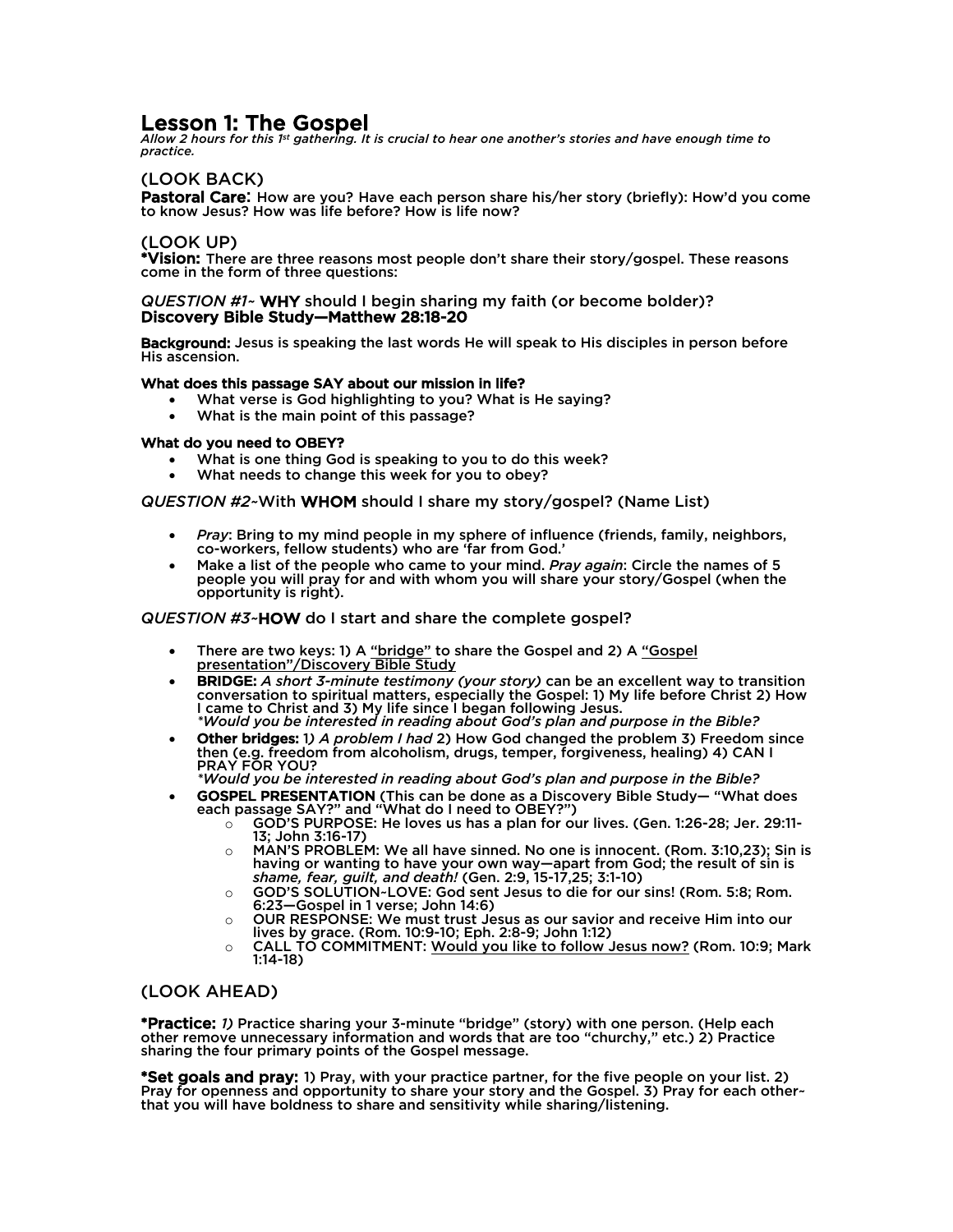\*Accountability Question (next time you meet): With whom did you share your story and/or the Gospel with since we last met? How were your interactions with people you are praying for and pouring into?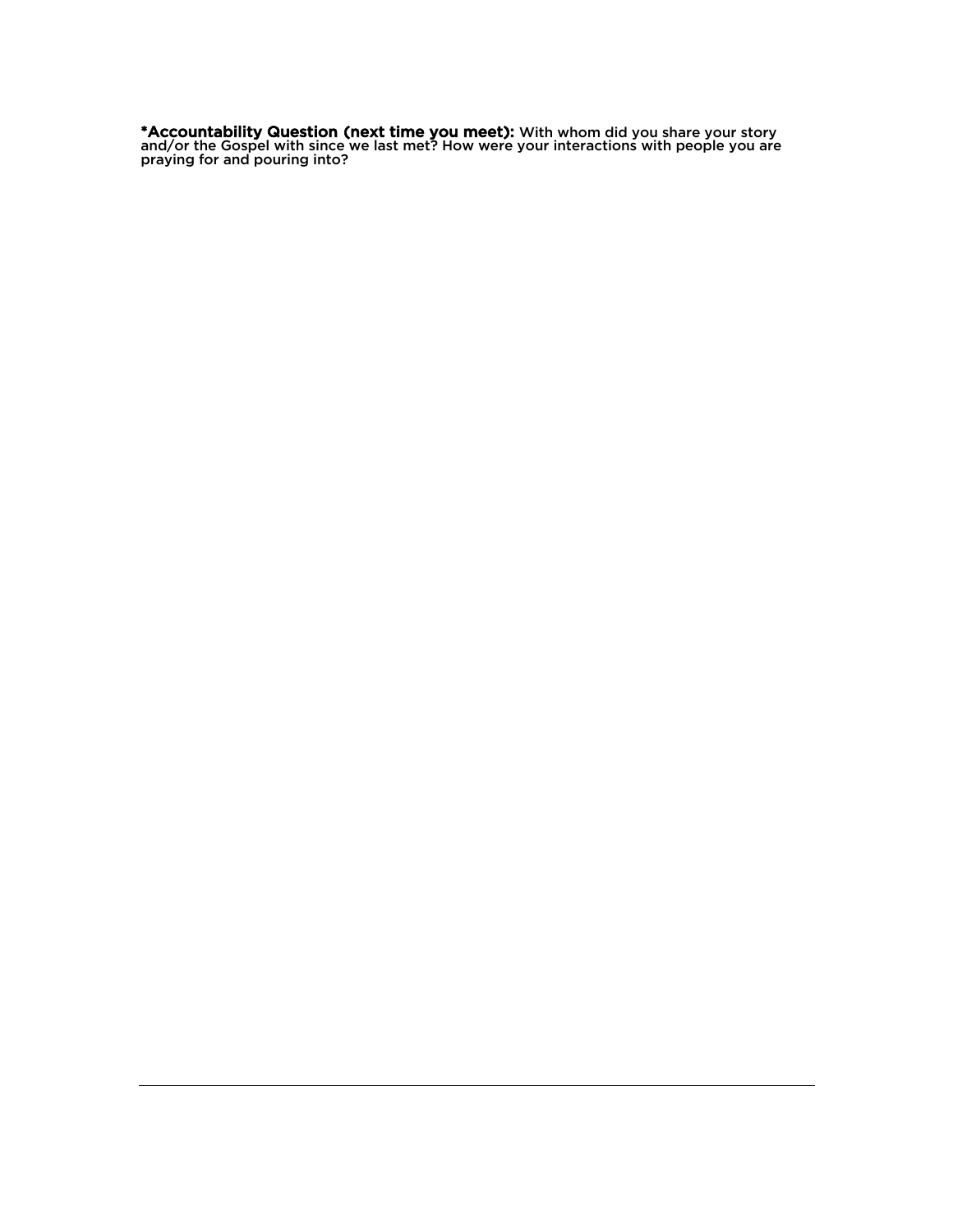# Lesson 2: Father Heart of God (Identity)

# (LOOK BACK)

## Pastoral Care: How are you doing today?

## \*Accountability:

- How were your interactions with people you are praying for and pouring into?
- Who did you share your story and/or the Gospel with since we last met?

# (LOOK UP)

\*Vision: The purpose of GROW is to establish a lifestyle of obedience-based discipleship that is passed on to others who will pass it to another generation. Obedience to the ways of the Kingdom is valued over knowledge. The goal of GROW is to build *multiplying generations of disciple-makers!* We are building a movement of *confident* and *competent disciple-makers* who can pass on the DNA from generation to generation. The following verse summarizes the GROW vision:

*"… the things you have heard me say in the presence of many witnesses entrust to reliable people who will be qualified to teach others." 2 Timothy 2:2*

- Question: How many generations are represented in 2 Timothy 2:2?
- Take time to memorize this verse this week!

Worship: Read together Zeph. 3:17 and John 1:12-13. Take time to pray the truth that stands out to you from these passages.

• Question: What do you suppose God is really like? What does He think of you? Jesus told the following story to reveal the Father heart of God:

## Discovery Bible Study (SOS): Luke 15:11-31

### What does this passage SAY about God's father heart?

- What verse is God highlighting to you? What is He saying?
- What is the main point of this passage?
- What does it say about God? What does it say about you?

### What do you need to OBEY?

- What is one thing God is speaking to you to do this week?
- What needs to change this week for you to obey?

#### Who is one person who you need to SHARE this message with this week?

# (LOOK AHEAD)

\*Practice: *1) Practice memorizing/quoting 2 Timothy 2:2 with a partner –this is the goal of GROW! 2) Practice sharing the (4) primary points of the Gospel.*

### \*Set Goals & Pray:

- Goals: 1) Memorize 2 Timothy 2:2; 2) Who is one person with whom you will share the message of the Father's Heart?
- Prayer Targets: 1) Pray, with a partner, for the five people on your list. 2) Pray for openness and opportunity to share your story/the Gospel/Father's heart. 3) Pray for each other~ that you will have boldness to share and sensitivity while sharing & listening.

- There are two ways to leave the Father: being bad (younger son) and being good/religious (older son).
- Repentance is "coming to our senses" and returning to Father (God).
- God will always receive us when we leave Him.
- God doesn't want us to live with false ideas of His character and His nature as Father. He is generous, sacrificial, affectionate, present, and gracious.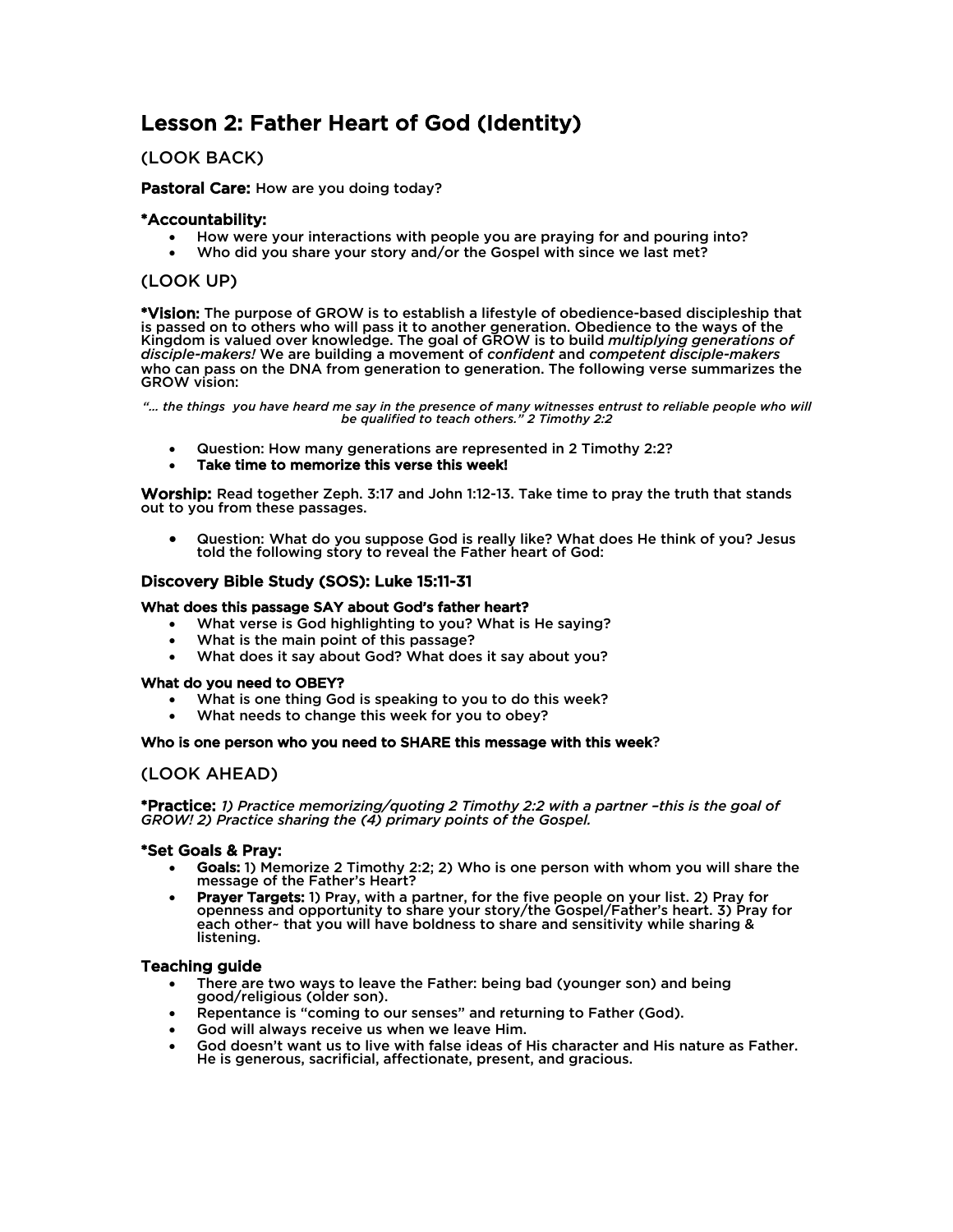# Digging Deeper

- Understanding the true identity of God as Father is crucial to having a personal, intimate relationship with Him (John 15:9-11). Perhaps your experience with your own father or other men has skewed your view of God as Father. Ask for prayer from your group and/or make an appointment with Prayer Ministry Team
- Seeing yourself as a son or daughters of God is vital to living out of your true identity (John 1:12-13; Rom. 8:14-17; Heb. 2:10-11; Gal.4:4-7).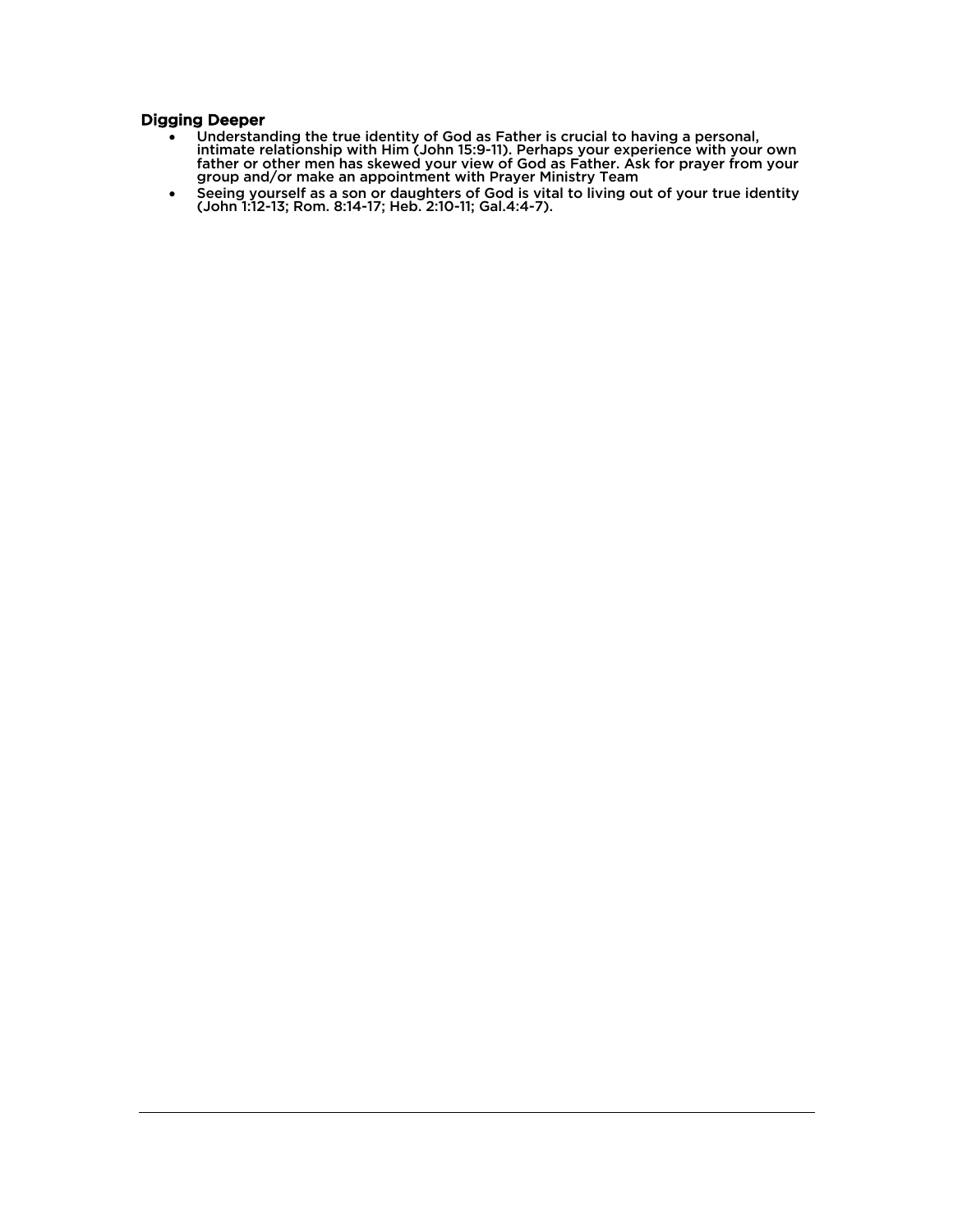# Lesson 3: Son of God

# (LOOK BACK)

# Pastoral Care: How are you doing today?

# \*Accountability:

- Whom did you share your story and/or the Gospel with since we last met?
- How were your interactions with people you are praying for and pouring into?
- Who did you share with about God's Father heart last week?
- Did you memorize 2 Timothy 2:2? Quote it to each other.

# (LOOK UP)

Worship: Listen to (sing) "*Jesus at the Center"* or another Jesus-focused song.

# Discovery Bible Study (SOS): Matthew 16:13-28

Background: There are many ideas about who Jesus is. The time has come for Jesus to share with His disciples who He is and what He has come to do.

### What does this passage SAY about who Jesus is?

- What verse is God highlighting to you? What is He saying?
- What is the main point of this passage?
- What does this say about God? Jesus? About you? What do you need to OBEY?

- What is the one thing God is speaking to you to do this week?
- What needs to change this week for you to obey?

### Who do you need to SHARE this message with this week?

\*Vision: Jesus is center of it all… *"People are hungry for some real good news and Jesus is the game-changer who is that good news. Jesus is the Good News (Gospel)! He is saying, 'I love you, accept you, and forgive you ~ Now, will you follow Me?" ~ Tim Timmons*

- *"In the past God spoke through the prophets in various ways, but in these last days He has spoken to us by His Son…"*— Heb. 1:1-3
- God became flesh and lived among us in the form of Jesus— John 1:1,14,18
- *"Jesus Christ is the fullness of the Godhead in bodily form and in Christ we have been brought into fullness"*— Col. 2:9-10
- We are to carry the life and message of Jesus: *"As the Father has sent Me, I am sending you."* ~Jesus (John 20:21)

# (LOOK AHEAD)

\*Practice: *1) Practice quoting 2 Timothy 2:2 (goal of GROW) with a partner; 2) Practice sharing the (4) primary points of the Gospel – add 1 Scripture verse to each point.* 

# \*Set Goals & Pray:

Goals: 1) Memorize 2 Timothy 2:2; 2) Who is one person you with whom you will share Discovery Bible Study Matthew 16:13-28— "Who is Jesus to you?" (see the other verses in John & Philippians in Teaching guide)

Prayer Targets: 1) Pray, with a partner, for the five people on your list. 2) Pray for openness and opportunity to share your story/the Gospel/today's DBS. 3) Pray for each other~ that you will have boldness to share and sensitivity while sharing & listening.

- Jesus claimed to be God (John 1:1-3; 5:17-18; 8:58; 10:33; 14:9; 17:21-22; Phi. 2:5-11)
- As Jesus prophesied He was crucified and then rose from the dead.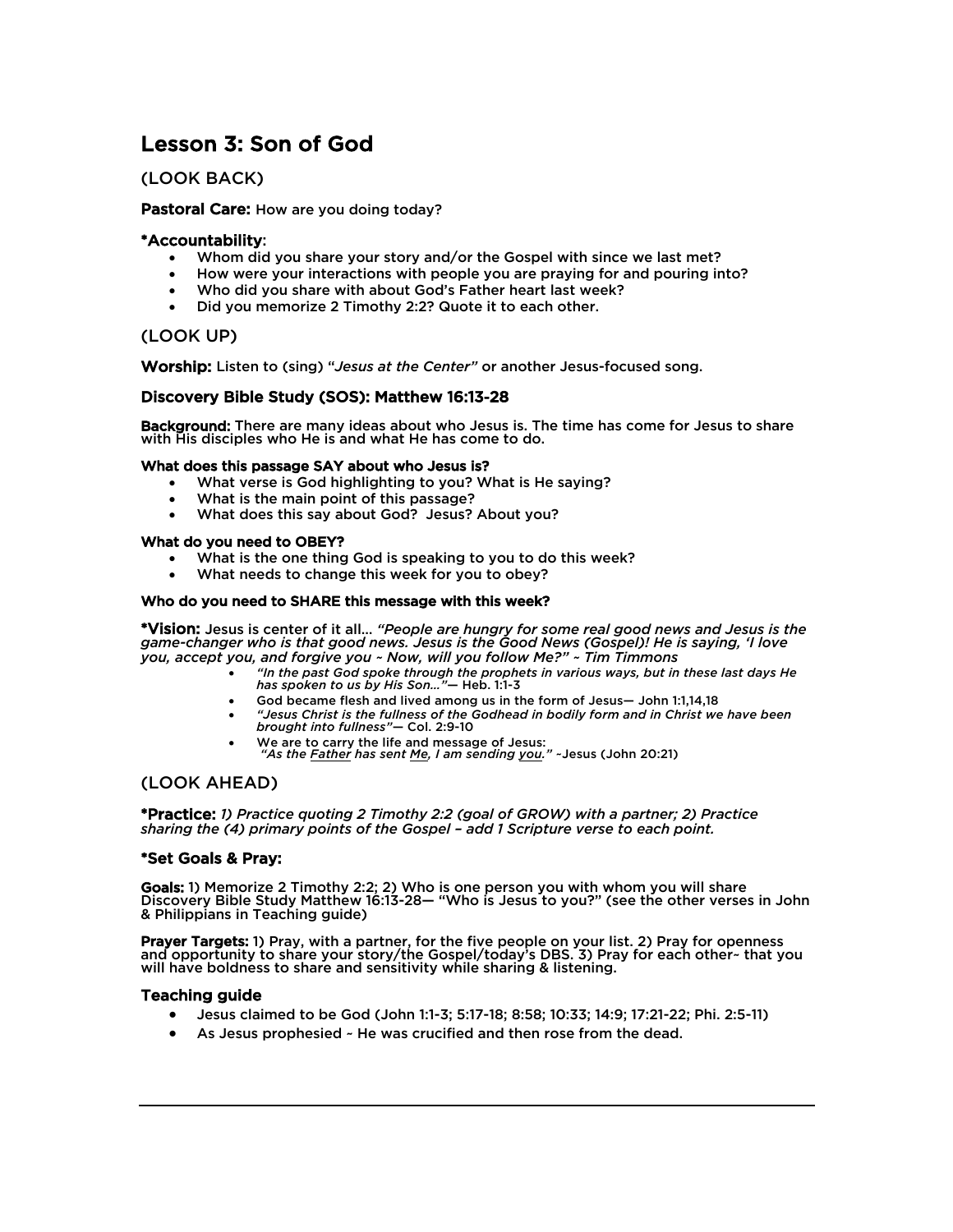# Lesson 4: Water Baptism

# (LOOK BACK)

## Pastoral Care: How are you doing today?

## \*Accountability:

- Who did you share your story and/or the Gospel with since we last met?
- How were your interactions with people you are praying for and pouring into?
- Who did you share the DBS of Matthew 16:13-28 (Who is Jesus?) with last week?
- Did you memorize 2 Timothy 2:2? Quote it to each other.

## (LOOK UP)

\*Vision: Baptism is an important aspect of our walk with Christ, so much so that when the apostle Peter shared the Gospel in Acts 2:38, he concluded by saying, *"repent and be baptized, everyone one of you."* Baptism is a symbol of our new covenant with Christ, much like a wedding ceremony symbolizes the covenant of marriage. When we are baptized, the reality that we are dead to sin and alive in Christ comes alive in us in a fresh way. Baptism is the first step of obedience after you begin following Jesus. This public commitment is a "stake in the ground" that will give great assurance in future days when your feelings don't match the reality of your new (true) identity as a son/daughter of God. *Have you responded to the command of Jesus to be baptized? Are you encouraging those you disciple to be baptized?*

Worship: Take time to prayerfully thank God for the work that He has been doing in your life.

### Discovery Bible Study (S0S): Matthew 3:1-12

Background: John the Baptist is calling large crows to repent of their sins and be baptized for the forgiveness of sins.

#### What does this passage SAY about water baptism?

- What verse is God highlighting to you? What is He saying?
- What is the main point of this passage?
- What does it say about God? About you?

#### What do you need to OBEY?

- What is one thing God speaking to you to do this week?
- What needs to change this week for you to obey?

#### Who is one person who you need to SHARE this message with this week?

### (LOOK AHEAD)

\*Practice: *Get with a partner and discuss why baptism is so important for a new believer (practice sharing today's Vision). Use the Teaching guide to supplement your discussion. This will help as you talk to people about baptism this week.* 

\*Set Goals & Pray: 1) Memorize 2 Tim. 2:2 (if you haven't yet); 2) Have you been baptized? Set a time to be baptized and/or encourage someone to be baptized who needs to be baptized. 3) Pray for openness and opportunity to share your story/the Gospel/today's DBS. 4) Pray for each other~ that you will have boldness to share and sensitivity while sharing & listening.

T<mark>eaching guide</mark><br>• Baptism is a **picture/reminder** of the death, burial, and resurrection of Jesus. It is a symbolic act through immersion in water. When we go down under the water, it reminds us that our old self (our sin) has been buried with Jesus. When we come up out of the water, it reminds us that we have been raised with Jesus to a new life. • Baptism is also a special sign to God and others that we love Jesus and want to follow him. When people marry, they often take on a sign that expresses to their spouse and others that they are married. [At this point, you can use an illustration from the culture in which you work.] *When you follow Jesus, you want to say to God and everyone else how much you love Him and want to belong to Him only. It does not have the power to forgive sin. But water baptism is the public confession that you believe in Jesus.* Baptism is not optional, but the first command Jesus has given new believers (Matthew 28:19; Acts 2:38).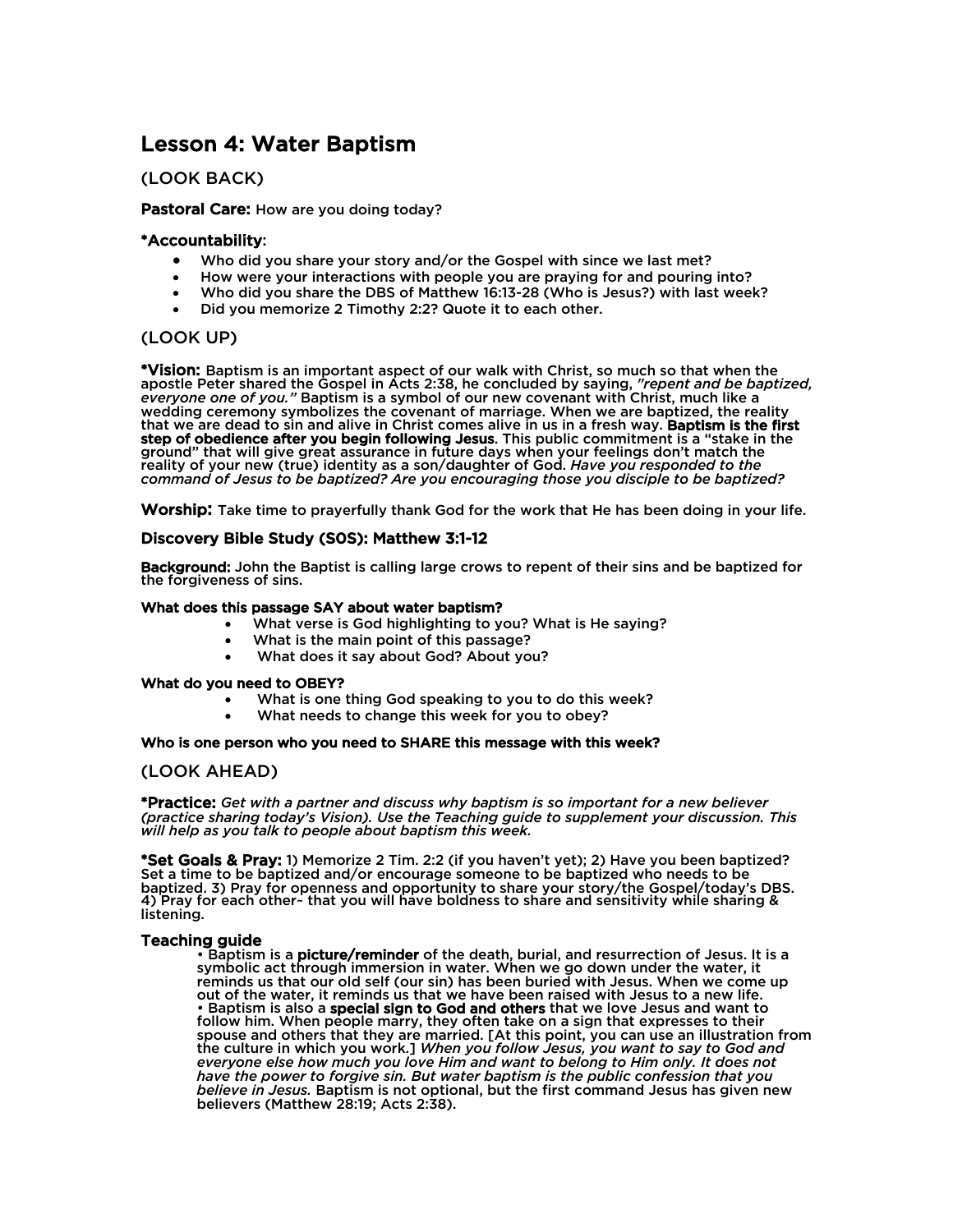• The New Testament word baptism means 'to be dipped or immersed.' It pictures death, burial, and resurrection (Rom. 6:3-4).

Digging Deeper: Baptism Pattern of Acts—Who, When, Where, How Study Acts 2:41; 8:6-13; 8:36-38; 9:18-19; 10:47-48; 16:13-15; 16:33; 18:8; 19:1-5; 22:14-17.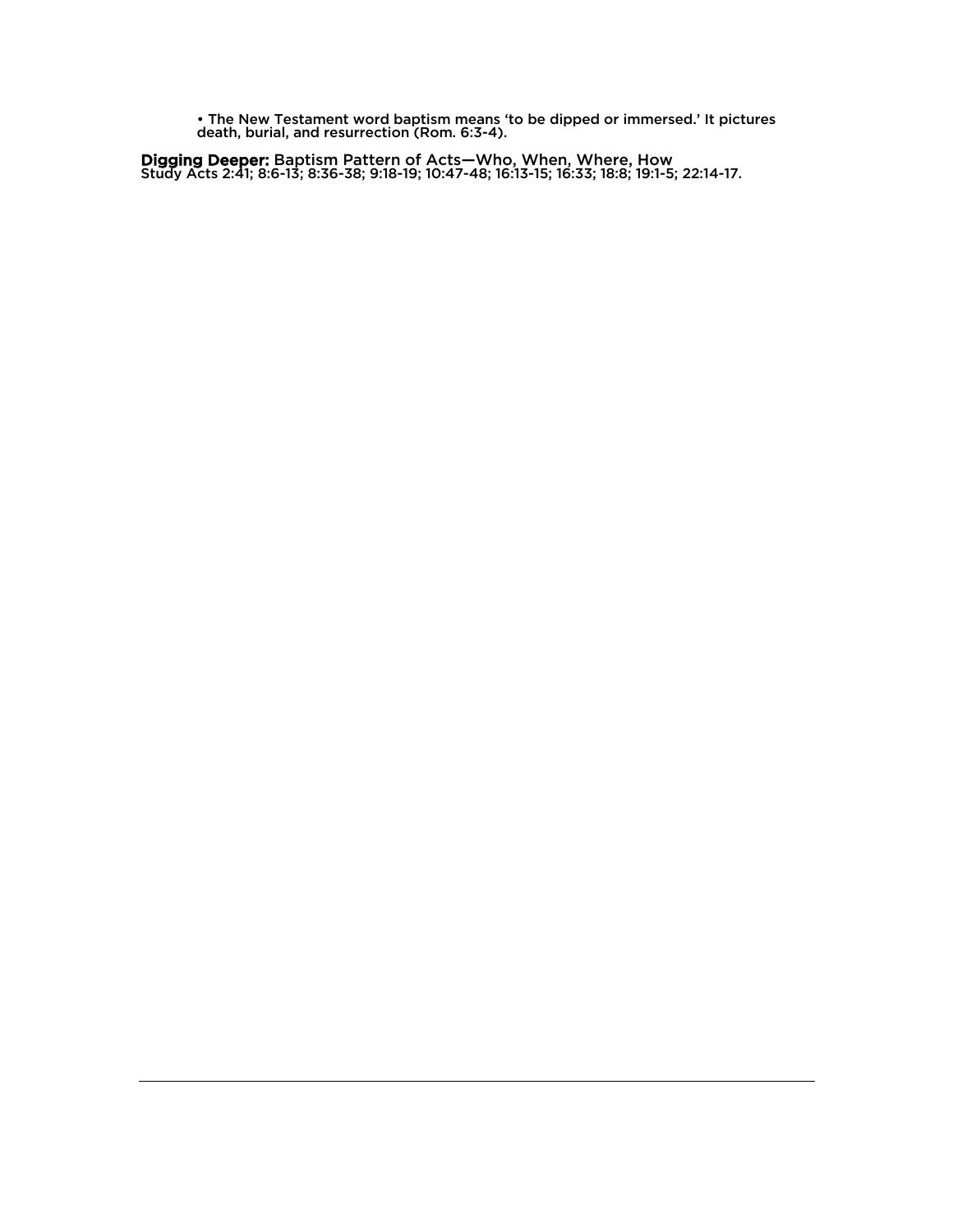# Lesson 5: Spirit of God (Baptism of the Holy Spirit)

# (LOOK BACK)

## Pastoral Care: How are you doing today?

## \*Accountability:

- Who did you share your story and/or the Gospel with since we last met?
- How were your interactions with people you are praying for and pouring into?
- Did you memorize 2 Tim. 2:2?
- Did you set a time to be baptized and/or encourage someone to be baptized who needs to be baptized?

# (LOOK UP)

\*Vision: Have you ever felt powerless? Maybe you were trying to do something and got too tired to finish. Or maybe you have taken on a task that was just too big for you. Well, God has called us to live a life that is entirely impossible for us to live. We are powerless on our own to make the blind see, heal the sick, and be fruitful witnesses throughout the world. We also struggle to live with sustained joy and boldness. Yet, God doesn't leave us without a supernatural power source. He has given us the Holy Spirit. The scripture describes an ongoing experience of being filled with His power as the baptism of the Holy Spirit. God wants us to be continually filled with the Holy Spirit and encourage others to do the same.

# Discovery Bible Study (S0S): Acts 2:1-41

## What does this passage SAY about the baptism of the Holy Spirit?

- What verse is God highlighting to you? What is He saying?
- What is the main point of this passage?
- What does it say about God? The Holy Spirit? About you?

### What do you need to OBEY?

- What is one thing God speaking to you to do this week?
- What needs to change this week for you to obey?

# • Who is one person who you need to SHARE this message with this week?

# (LOOK AHEAD)

\*Practice: There is no one method for being baptized with the Holy Spirit in the New Testament. Neither is there only one manifestation of the Spirit. The following are common biblical characteristics of those who experience the baptism of the Holy Spirit: A hunger for more of God (Matthew 5:8), <u>desire</u> for spiritual gifts and God's power (1 Cor. 14:1), confession of all known sins (Acts 19:18), coming to Jesus and believing His promise (John 7:37-38), asking to be filled with the Holy Spirit (Luke 11:13), and expecting manifestations like *prophecy or tongues or joy or boldness* (Acts 19:6). See also Acts 4:31-35; 13:53.

Put on some worship music. Focus on Jesus. Repent of any known sins. Read a few of the scripture promises about the Holy Spirit (John 7:37-38; Luke 11:13; Acts 1:8). Lay hands on one another asking Jesus to baptize you with the Holy Spirit. Believe and receive Him in faith.

\*Set Goals & Pray: 1) Ask God every morning this week to be filled with the Holy Spirit. 2) Pray for openness and opportunity to share your story/the Gospel/today's DBS. 3) Pray for each other~ that you will have boldness to share and sensitivity while sharing & listening.

- The Holy Spirit is God! He is referred to as "the Spirit of God" and "the Spirit of Jesus. He is not an "it."
- The Holy Spirit came into your life when you received Christ (John 3:3-8). The Holy Spirit will be with you into heaven (Eph. 1:13-14).
- The baptism of the Holy Spirit is a unique experience from salvation, but they can happen at the same time.
- Jesus was "born of the Spirit" at conception (Luke 2:26-38), yet He was "baptized in the Holy Spirit" (filled or anointed) when the Spirit descended upon Him like a dove at his baptism (Luke 3:21-22; 4:1,14,18-19). The same is true for us: We are "born of the Spirit" when we receive Christ (John 3:5-6; John 20:22; Eph. 1:13-14) but are baptized in the Spirit (Acts 1:8, Acts 2; Acts 19:1-7) when the Spirit "comes upon" us in power.
- The baptism of the Spirit is not just a one-time experience, but we are encouraged to "be continually filled" with the Holy Spirit (Eph. 5:18; John 20:22; Acts 2:4; 4:31).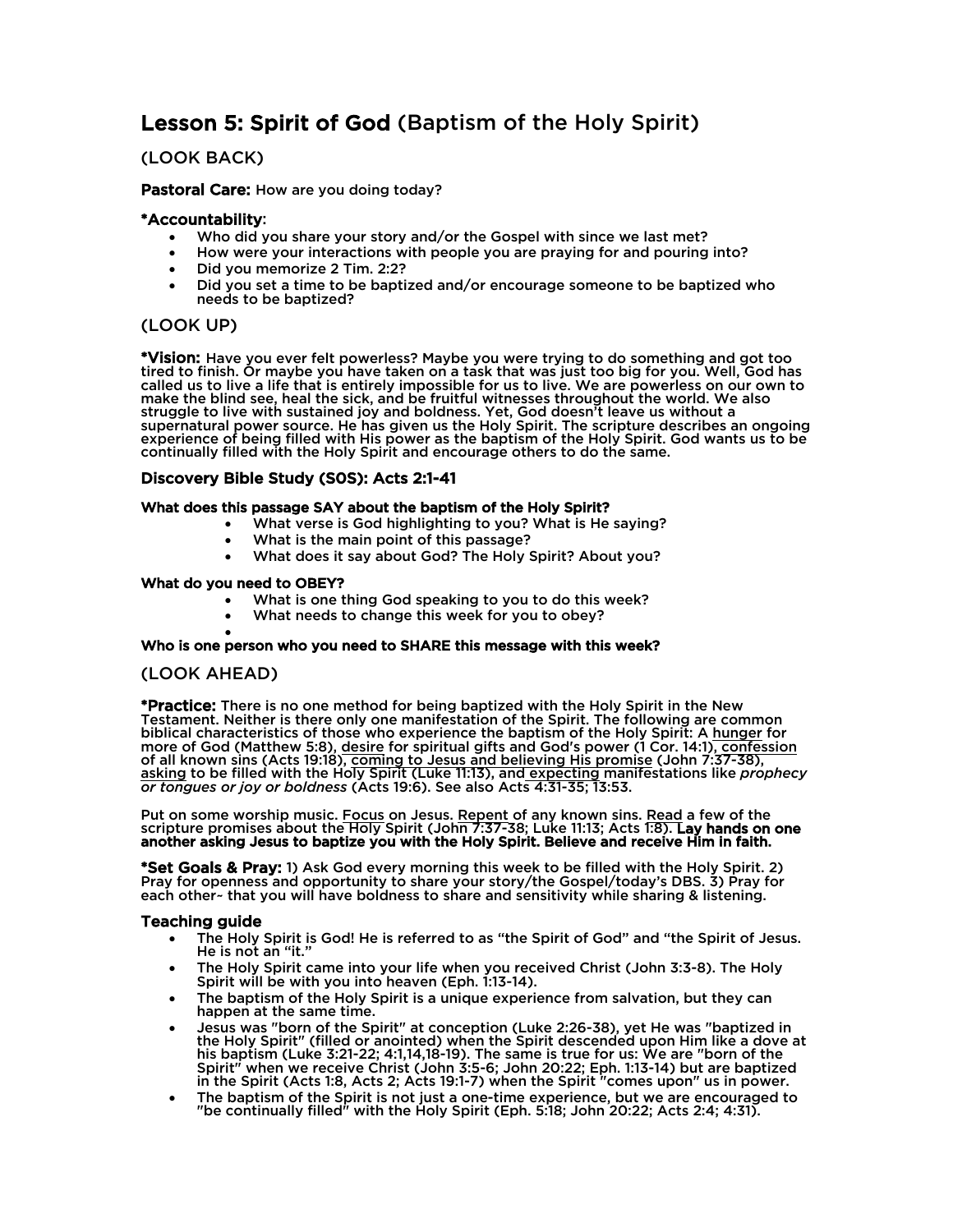- We need the baptism of the Holy Spirit so that we can do the works that Jesus did  $\sim$  even greater ones (John 14:12-13).
- The Holy Spirit gives us gifts to serve the church and extend the Kingdom of God. These gifts are abilities that are supernaturally empowered by God (1 Cor. 12:1-8).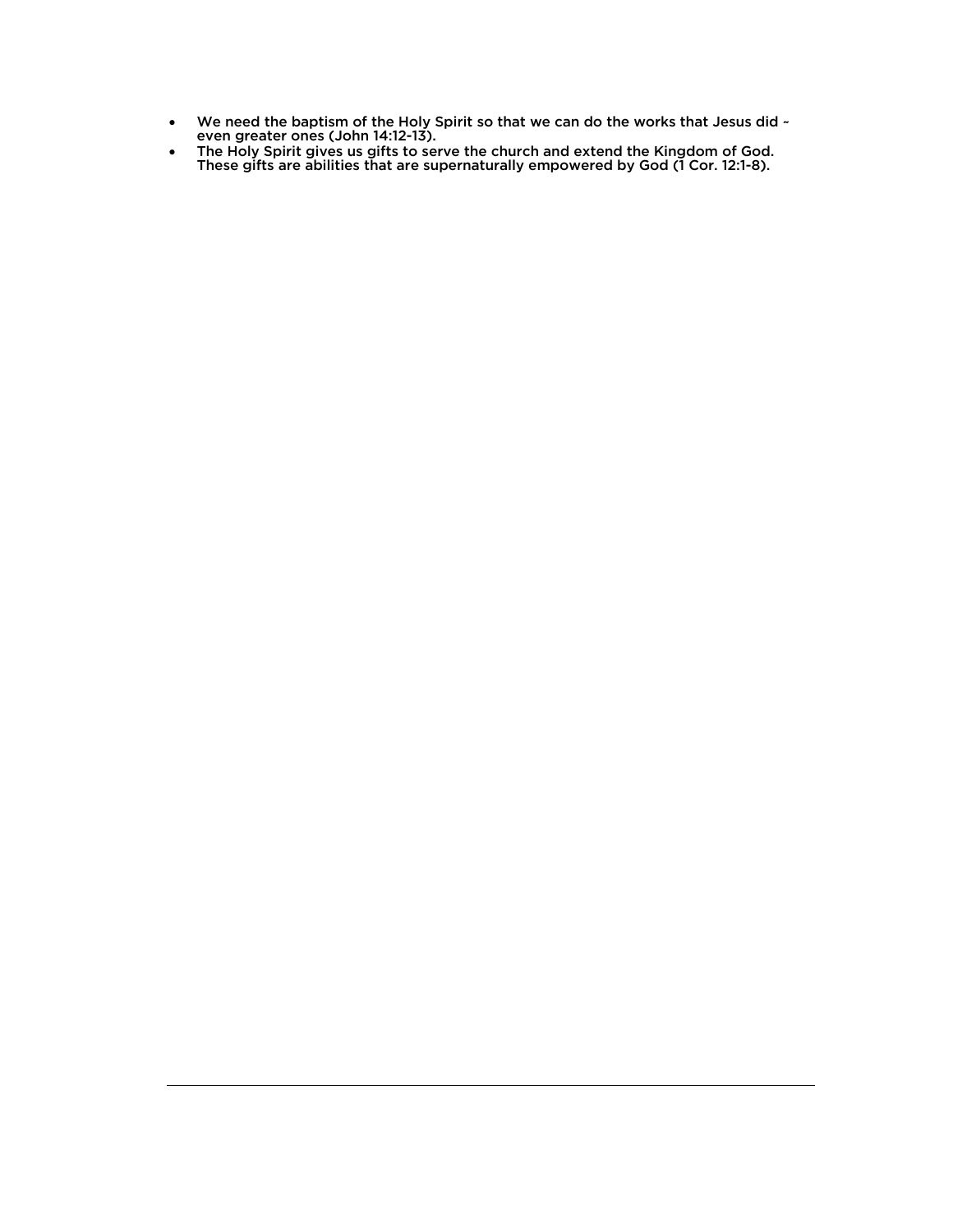# Lesson 6: Abiding in Christ

# (LOOK BACK)

Pastoral Care: How are you doing today?

# \*Accountability:

- Did you ask every day to be filled with the Holy Spirit? Did you notice anything different?
- Who did you share your story and/or the Gospel with since we last met?
- How were your interactions with people you are praying for and pouring into?

# (LOOK UP)

Worship: Read Galatians 5:22-23 aloud, and then ask the Father (in prayer) to overflow the fruit of His Spirit from your life.

\*Vision: Jesus said, *"No one can come to Me unless the Father who sent Me draws them…It is written in the Prophets: 'They will all be taught by God.' Everyone who has heard the Father and learned from Him comes to Me." (John 6:44-45)* Clearly, God wants to be our primary teacher; and His drawing and teaching will always lead us to Jesus!

Our responsibility is obedience! Jesus said, *"If you love me, you will obey my commands." (John 14:15)* In His famous story of the wise and foolish builders, Jesus said, *"…everyone who hears these words of mine and puts them into practice is like a wise man who built his house on a rock…everyone who does not put them into practice is like a foolish man who built his house on the sand…" (Matthew 7:24-26)*

# Discovery Bible Study (SOS): John 15:1-17

### What does this passage SAY about abiding in Jesus?

- What verse is God highlighting to you? What is He saying?
- What is the main point of this passage?
- What does this say about God? About you? What do you need to OBEY?

- What is the one thing God is speaking to you to do this week?
- What needs to change this week for you to obey?

### Who do you need to SHARE this message with this week?

# (LOOK AHEAD)

\*Practice: *1) Read John 15:7. What does this say to you in regard to the Word of God and prayer? 2) Do you struggle in your prayer/Bible reading? Why?* 

\*Set Goals & Pray: 1. Awaken 1 hour earlier and dedicate the first hour to abiding (remaining, resting, being present) in Jesus by engaging in 4~15's: (1) 15 minutes Reading the Bible (start with John and meditate on Jesus' words); (2) 15 minutes Praying the Scripture you just read back to God; (3) 15 minutes Listening to the Holy Spirit's response and direction; (4) 15 minutes Sharing with someone (during the day) what you learned in your time with Father, Jesus, Holy Spirit. 2. Ask God every morning this week to fill you with the Holy Spirit. 3. Pray<br>for openness and opportunity to share your story/the Gospel/today's DBS. 4. Pray for each other~ that you will have boldness to share and sensitivity while sharing & listening.

- What is abiding? "To remain, to stay connected, to settle in for the long term, to rest securely.
- What is *fruit?* Fruit is the "excess life" that overflows out of a believer who is intimately abiding in the true vine ~Jesus! *Inner fruit of the Spirit* (Gal. 5:22-23)/*Outward fruit includes sharing Jesus and serving others.*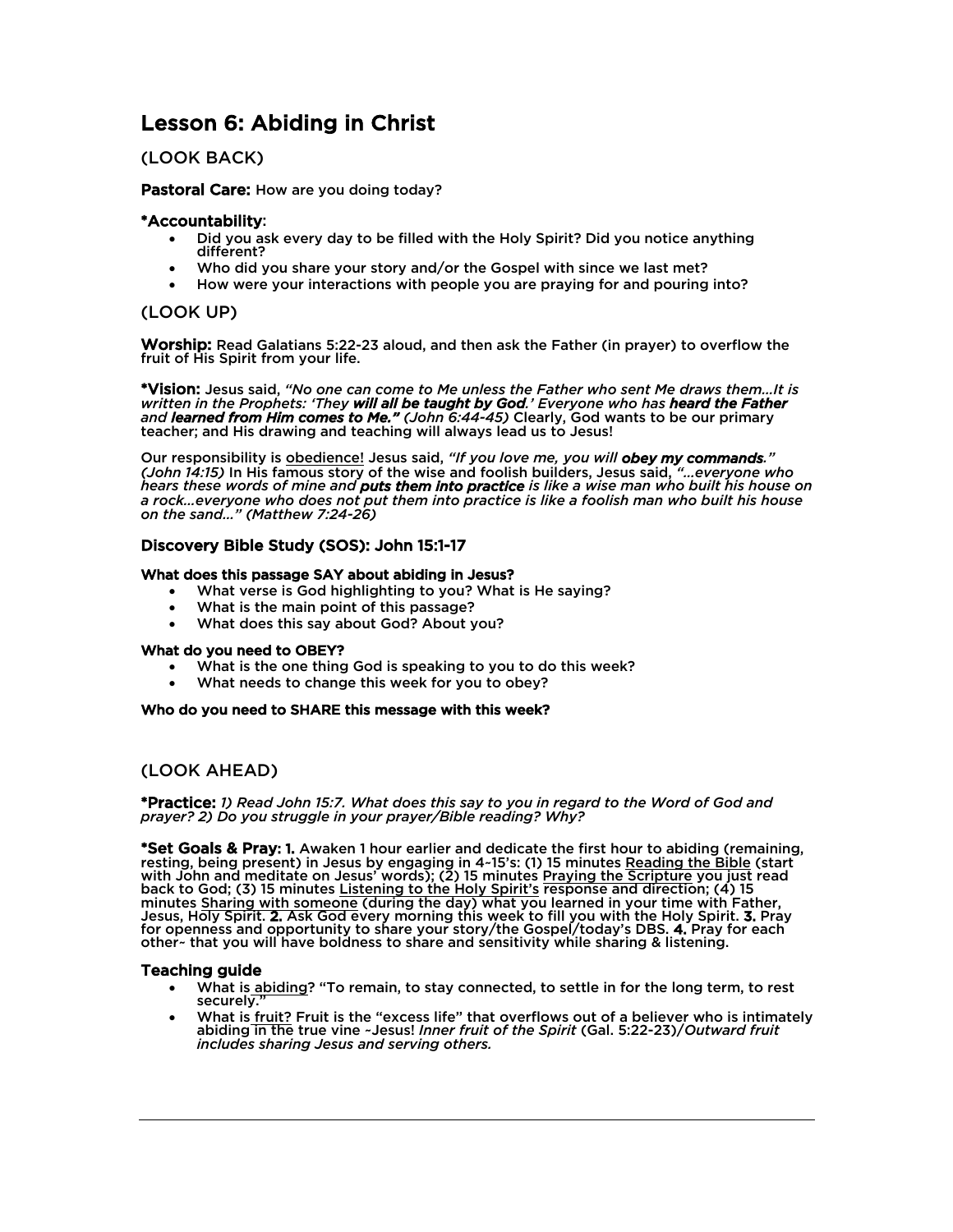# Lesson 7: Perseverance

# (LOOK BACK)

# Pastoral Care: How are you doing today?

## \*Accountability:

- How is your daily 4~15's going? Are they from a place of abiding or sheer discipline?
- Who did you share your story and/or the Gospel with since we last met?
- How were your interactions with people you are praying for and pouring into?

# (LOOK UP)

Worship: Consider reading Rom. 8:31-39 and singing songs about the love of God.

\*Vision: PRAYER IS THE WORK! In Luke 22:31-32 Jesus tells Peter that Satan has asked to "sift" Him. Jesus reassures Peter that He has been praying for him and that ultimately his faith won't fail. In response to this passage Charles Spurgeon said, *"Our intercession outruns the schemes of the enemy."* As we pray for people in our lives, our prayers are more powerful than the plans of Satan to steal, kill and destroy. Continue to pray for those in your life who are far from God. Believe that your prayers will outrun the plans of the enemy. Intercession ('standing in the gap') is the greatest spiritual work we can do on behalf of our friends, family, co- workers, fellow students, and neighbors.

# Discovery Bible Study (SOS): Matthew 26:36-46 & James 1:2-4

### What do these passages SAY about perseverance?

- What verse is God highlighting to you? What is He saying?
- What is the main point of this passage?
- What does this say about God? About you? What do you need to OBEY?

- What is the one thing God is speaking to you to do this week?
- What needs to change this week for you to obey?

### Who do you need to SHARE this message with this week?

# (LOOK AHEAD)

\*Practice: *1) Read John 12:24. Discuss this kingdom principle: The only way to fruitfulness is through giving up our lives—death. It was the way Jesus had to walk.* 

\*Set Goals & Pray: 1. *What is a situation you need to persevere through?* 2. Awaken 1 hour earlier and dedicate the first hour to abiding (remaining, resting, being present) in and persevering through Jesus by engaging in 4-15's: (1) 15 minutes Reading the Bible (start with John and meditate on Jesus' words); (2) 15 minutes Praying the Scripture you read back to God; (3) 15 minutes Listening to the Holy Spirit's response and direction; (4) 15 minutes Sharing with someone (during the day) what you learned in your time with Father, Jesus, Holy<br>Spirit. 3. Ask God every morning this week to be filled with the Holy Spirit. 4. Pray for Spirit. 3. Ask God every morning this week to be filled with the Holy Spirit. 4. Pray for<br>openness and opportunity to share your story/the Gospel/today's DBS. 5. Pray for each other~ that you will have boldness to share and sensitivity while sharing & listening.

### Digging Deeper:

Ξ

- Who suffers in Disciple-making Movements? Disciple-makers (Gal. 6:17); New Believers & their families.
- Persecution Study in Acts (9 passages to study): 1) Acts 3:1-4:31; 2) 5:12-42; 3) 6:8-8:4; 4) 12:1-24; 5) 13:13-52; 6) 14:1-28; 7) 16:16-40; 8) 17:1-9; 9) 18:1-17
- Fear is contagious, but so is faith! "Boldness is acting in spite of fear!"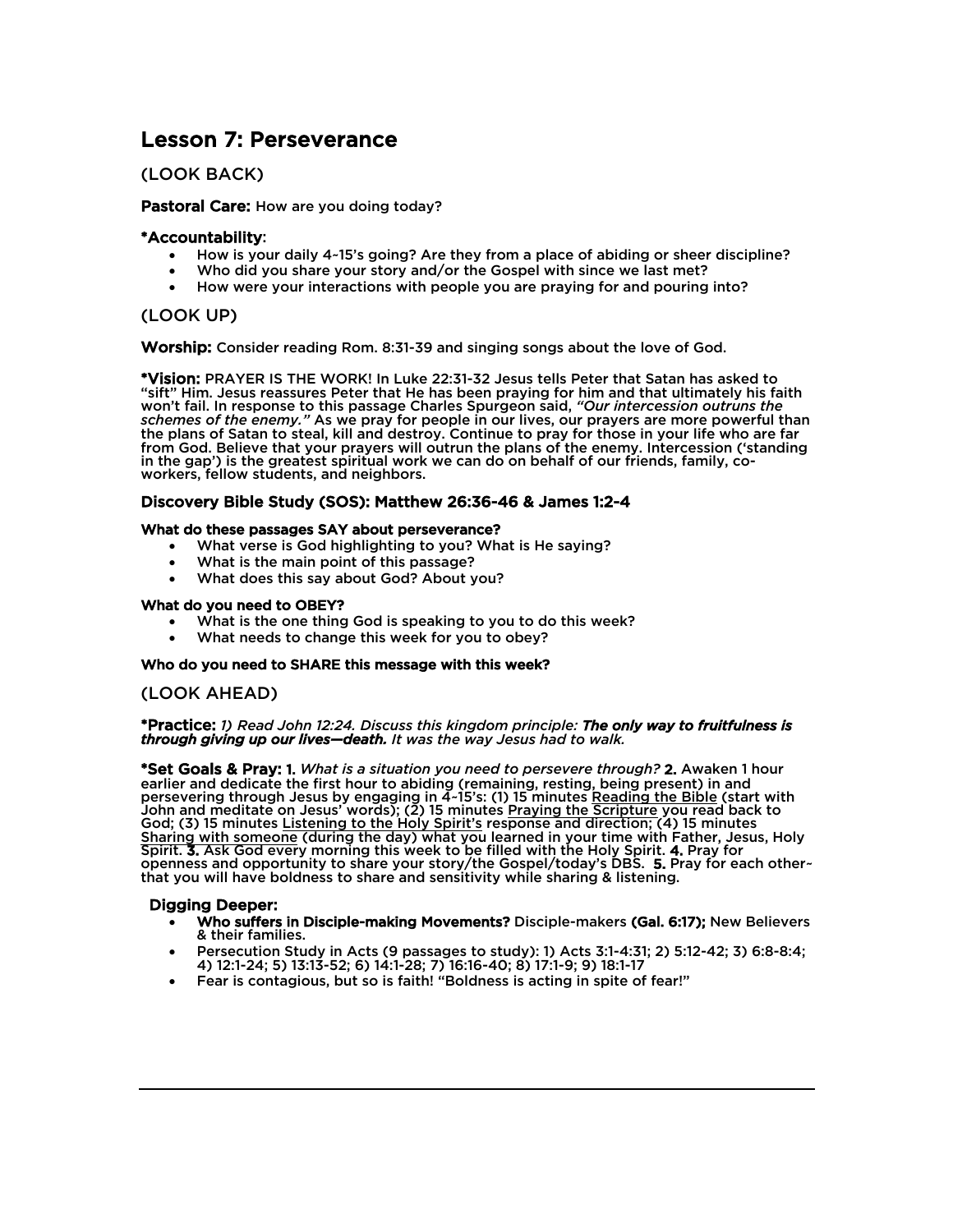# Lesson 8: Forgiveness

# (LOOK BACK)

## Pastoral Care: How are you doing today?

# \*Accountability:

- Who did you share you story and/or the Gospel with since we last met?
- How were your interactions with people you are praying for and pouring into?
- Share a situation you are persevering through.

# (LOOK UP)

Worship: Pray the Lord's prayer together (Matthew 6:9-13). What does verse 12 mean to you?

\*Vision: 2 Cor. 5:17-21 is a transformative passage!

- Verse 17 states that when we begin following Jesus, we get a completely new identity—we are new creations (literally "a new species").
- Verses 18-20 declare that we are given a new ministry and message—the ministry of reconciliation! As disciples of Jesus we become God's ambassadors (representatives) heralding the message: "Be reconciled (restored to right relationship) with God" and "be reconciled to one another." (Matthew 5:23-24)

# Discovery Bible Study (SOS): Matthew 18:23-35

### What does this passage SAY about forgiveness?

- What verse is God highlighting to you? What is He saying?
- What is the main point of this passage?
- What does this say about God? About you?

### What do you need to OBEY?

- What is the one thing God is speaking to you to do this week?
- What needs to change this week for you to obey?

### Who do you need to SHARE this message with this week?

# (LOOK AHEAD)

\*Practice: *1) Who is someone that you need to forgive? 2) Who is someone you need to ask forgiveness from?*

\*Set Goals & Pray: 1) Go be reconciled to someone you need to ask forgiveness from (Matthew 5:23-24). 2) Pray for openness and opportunity to share your story/the Gospel/today's DBS. 3) Pray for each other~ that you will have boldness to share and sensitivity while sharing & listening.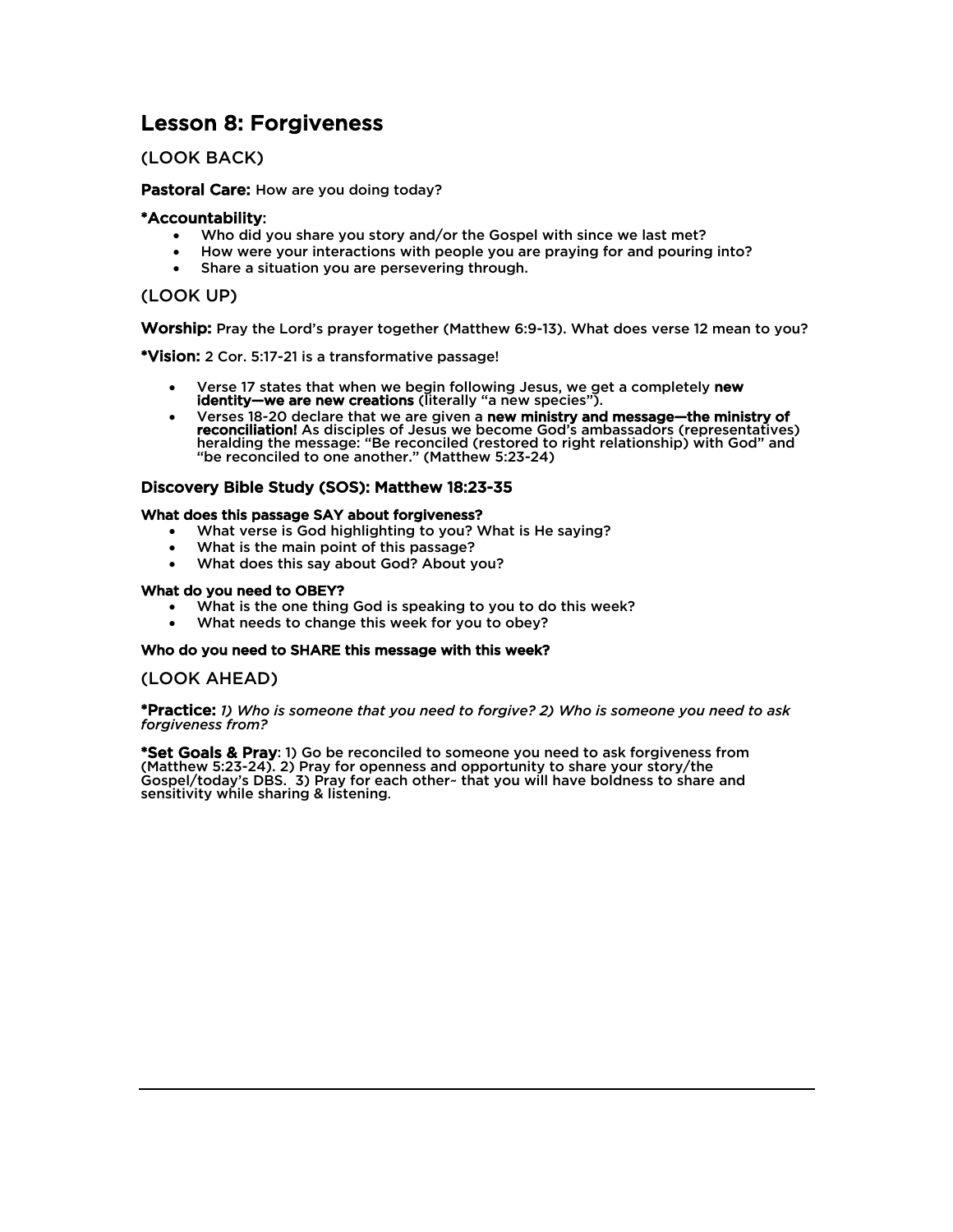# Lesson 9: Church

# (LOOK BACK)

### Pastoral Care: How are you doing today?

## \*Accountability:

- Who did you share your story and/or the Gospel with since we last met?
- How were your interactions with people you are praying for and pouring into?
- Did you extend forgiveness to someone since we last met? Did you ask forgiveness from anyone?

# (LOOK UP)

Worship: (Prepare ahead of time). Take the Lords Supper together. Read 1 Cor. 11:23-33. What is this passage saying to you? Take time to remember what Jesus has done for you. As you receive the bread and juice, remember Jesus' unconditional love and sacrifice for your sins. Reflect on His forgiveness of your sins. Express thanksgiving for Jesus and for each person in your group. Though broken and imperfect, we represent Jesus' body to the world.

\*Vision: In Luke 9 & 10 we see that Jesus sends His disciples to look for "People of Peace." The person of peace is the one God has prepared in advance to receive the Gospel and who has relational favor in a family, community, or group of people. You can identify a person of peace as one who 1) receives you as someone sent by God 2) receives your messages as being from God 3) refers you to others. *In actuality, each believer in our group was at one time a person of peace whom God was drawing to Himself. We were receptive and willing to give a referral*.

Examples of people of peace in the Bible include the woman at the well (John 4); the Geresene demoniac (Mark 5); Cornelius (Acts 10); and Lydia and the Philippian jailer (Acts 16). Making disciples is easier if we're working with God and the people He has prepared, rather than trying to force the Gospel on people who aren't ready or receptive. Ponder: *If we are truly living for and with Jesus, the person of peace may find us!*

# Discovery Bible Study (SOS): 1 Peter 2:9-12

### What does this passage SAY about the church?

- What verse is God highlighting to you? What is He saying?
- What is the main point of this passage?
- What does this say about God? About you? What do you need to OBEY?

- What is the one thing God is speaking to you to do this week?
- What needs to change this week for you to obey?

### Who do you need to SHARE this message with this week?

# (LOOK AHEAD)

\*Practice: *1) Practice memorizing 1 Peter 2:9. Say it out loud together. 2)* How might you transition your GROW discipleship group into a community group?

\*Set Goals & Pray: 1) Pray about starting a Community Group. 2) Pray for openness and opportunity to share your story/the Gospel/today's DBS. 3) Pray for each other~ that you will have boldness to share and sensitivity while sharing & listening.

- Living in community as church is the King's way to equip His people to be what they were designed to "be" and "do" what they were called to do. (Eph. 1:23; 3:21; 5:27; Rev.<br>19:7-8; 21:9)
- The word church actually means "the called out ones." The church is not a building or program or even a doctrinal statement. The church is people; people who have been called out by God to follow Christ.
- The church is called the body of Christ because it does His work on earth. (Eph. 2:22; 3:10-11)
- The mission of the church is to declare the good news of who God is and what He has done to the world. (1 Peter 2:9-12)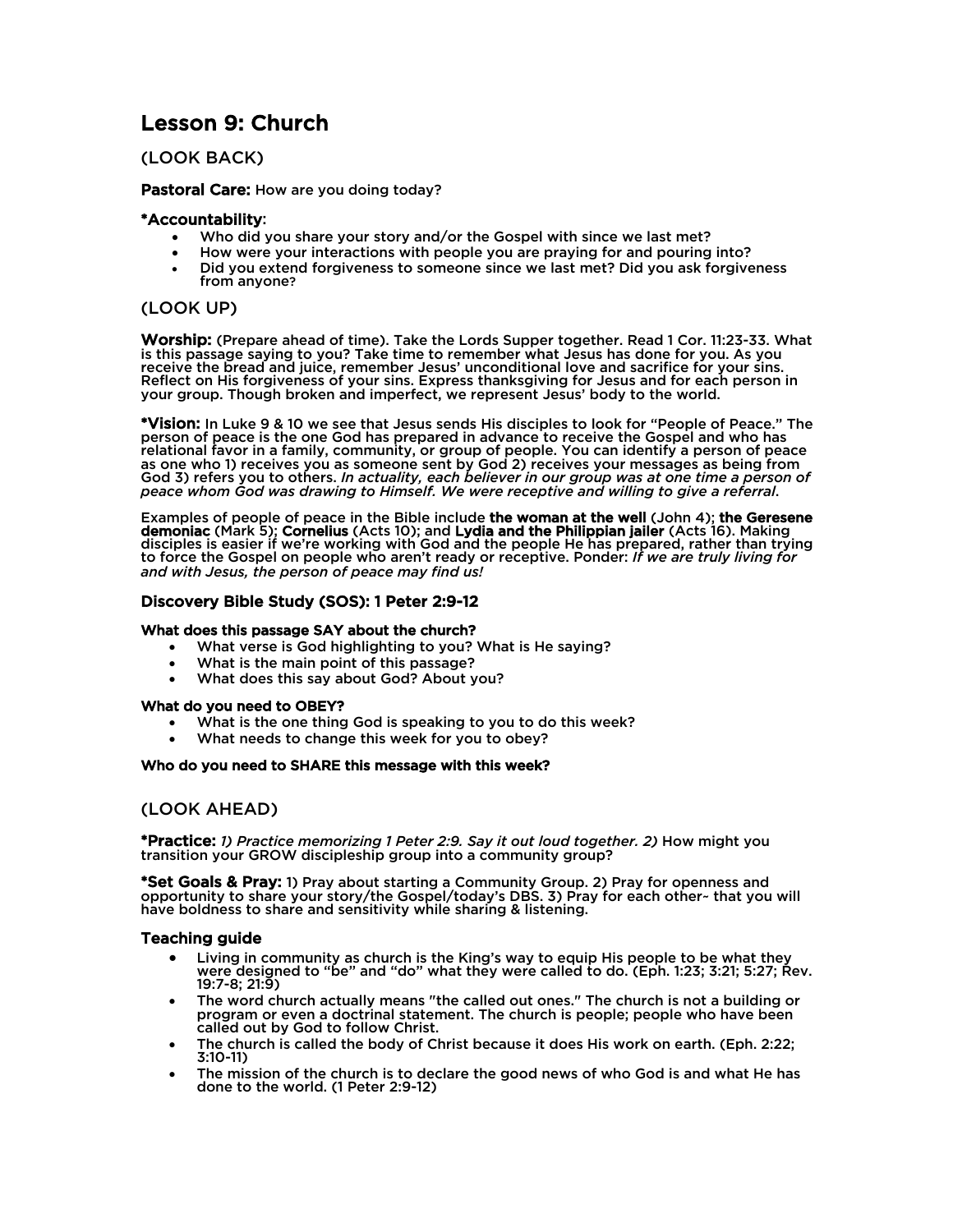- God encourages us to gather consistently with other believers for encouragement. (Heb. 10:24-25)
- You cannot love Christ and not love the church ~ as imperfect as we are. (Acts 9:1-6)
- The local church is the hope of the world! (Eph. 3:20-21)